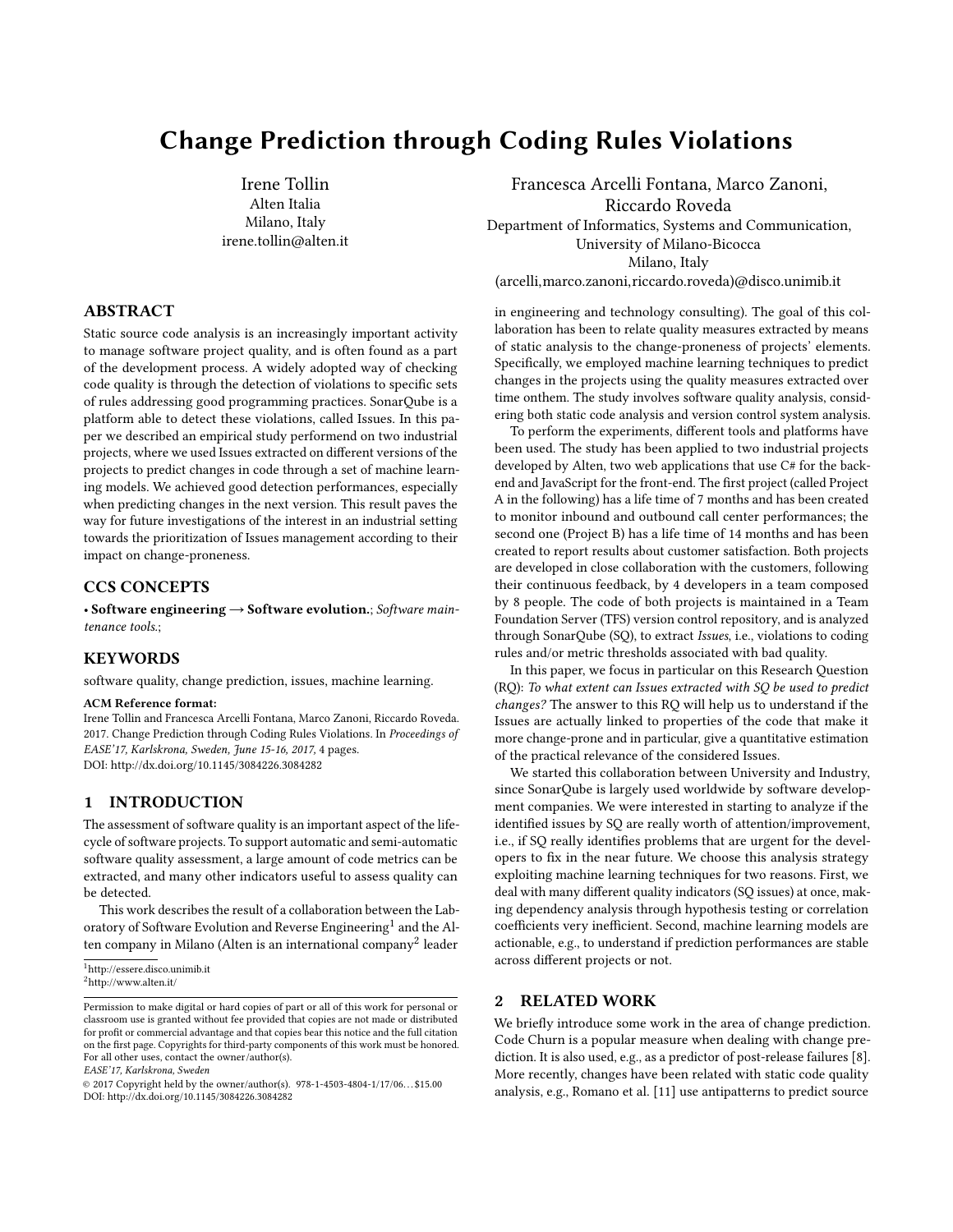<span id="page-1-3"></span>

EASE'17, June 15-16, 2017, Karlskrona, Sweden Irene Tollin and Francesca Arcelli Fontana, Marco Zanoni, Riccardo Roveda

Table 1: Issues Severities

|          | <b>Severity Description</b>                                          |
|----------|----------------------------------------------------------------------|
| Blocker  | Code must be fixed immediately                                       |
| Critical | Code must be immediately reviewed                                    |
| Major    | Quality flaw which can highly impact the developer<br>productivity   |
| Minor    | Quality flaw which can slightly impact the developer<br>productivity |
| Inf∩     | Neither a bug nor a quality flaw, just a finding                     |

code changes finding that classes affected by antipatterns change more frequently; Malhotra and Khanna [\[6\]](#page-3-3) use search-based techniques and software metrics to predict changes in object-oriented software. The importance of identifying change-prone components also led to the analysis of change-proneness in Service-Oriented Architectures [\[10\]](#page-3-4). In this paper, we do not use or predict churn (number of added or changed lines of code), but we more coarsely rely on file change information, for both learning and prediction.

## 3 BACKGROUND

In the following, we define basic terms and concepts used in the paper regarding our main source of information, i.e., SonarQube.

SonarQube $^3$  $^3$  is an open source platform for continuous inspec-tion of code quality [\[3\]](#page-3-5). It supports more than 20 languages $^4$  $^4$  through different plugins, the computation of many code metrics, and the possibility to check the conformance to a large number of coding rules. Violations to coding rules are called Issues. These Issues will be exploited as input data to predict changes in the analyzed projects. To conduct this experiment, we adopted the default set of Issues managed by SonarQube. Issues extracted from SQ are divided in 5 importance levels, known as severities, spanning from Blocker to Info<sup>[5](#page-1-2)</sup>. Table [1](#page-1-3) reports severities and their definition. Issues are also coarsely classified in three categories: Bugs are bad programming practices known to represent mistakes in most cases, Vulnerabilities are bad programming practices that can lead to a security Issue or unwanted behaviour, while Code smells generally refers to Issues leading to bad code comprehension, e.g., high size, high complexity (this category is only weakly related to the known code smells of Fowler [\[4\]](#page-3-6)).

## 4 EXPERIMENT SETUP

We extracted SQ Issues and churn metrics on different project versions, and subsequently integrated the two sources of information. The analyzed versions have been selected as follows: For Project A, which started in January 2016, we selected a version for every week, while for Project B we selected a version every two weeks.

#### 4.1 Issues Extraction

Issues have been extracted using SQ v5.5, through the available plugins supporting C# and JavaScript. Since we analyzed SQ results outside the platform, we exported all data in external tables through

<span id="page-1-8"></span>Table 2: CodeMaat data excerpt for "Project A"

| Entity                     |     |    | Added Deleted N. Commits |
|----------------------------|-----|----|--------------------------|
| BundleConfig.cs            | 5   |    |                          |
| filterManager.js           | 45  | 5  |                          |
| site.js                    | 15  |    |                          |
| adminManager.js            | 13  | 4  | 3                        |
| dataTableManager.js        |     | 0  |                          |
| SmsService.cs              | 138 | 5  | 3                        |
| DashboardContextService.cs |     | 11 |                          |
| WarRoomService.asmx.cs     | 24  |    |                          |

SQ's APIs (there are no export facilities in the platform). SQ keeps a full record of all extracted data only for the last version of an analyzed project. For this reason, we analyzed all projects versions as different projects (using the version number as a suffix for project's name). Each project version has been prepared before the analysis, by setting different analysis parameters<sup>[6](#page-1-4)</sup>, i.e., the name and key of the project (necessary to distinguish between versions), the base directory of the project, source encoding, paths to be excluded from the analysis (the projects' folders contained third party libraries), programming languages used in the project.

Given the particular nature of  $C#$  projects, the property files also contained specific references to the project "solution" .sln file, containing the build data used by MSBuild in the project. This ensured the use of the recommended scanner for MSBuild projects<sup>[7](#page-1-5)</sup>.

After the analysis, we exported all Issues found by SQ in Excel files. The exported files report, for each detected Issue (each Issue is on a different row):

- Project Key: string distinguishing the project versions;
- File in which the Issue has been detected;
- Line of the file in which the Issue exists;
- Severity of the Issue;
- ID of the Issue (represent the rules violated by this Issue).

## 4.2 Change Extraction

The second source of information are the changes between the analyzed versions. In particular, we extracted churn measures. Since the projects are maintained on TFS, but most freely available tools for software repository analysis are available for Git, we first transformed the two TFS repositories in Git repositories through a tool called git-tfs $^8$  $^8$ . Then we applied another tool, called CodeMaat  $^9$  $^9$ , to extract code churn metrics between each subsequent pair of versions of the two projects. The metrics extracted by CodeMaat are: the number of Added lines, of Deleted lines and of Commits made on each file. The results of this process is a set of . txt files equal to the number of versions of the projects analyzed. An example of the output (simplified) is reported in Table [2:](#page-1-8) for each file, the metric values are reported in the respective columns.

<span id="page-1-0"></span><sup>3</sup><http://www.sonarqube.org/>

<span id="page-1-1"></span><sup>4</sup><http://docs.sonarqube.org/display/PLUG/Plugin+Library>

<span id="page-1-2"></span><sup>5</sup><http://docs.sonarqube.org/display/SONAR/Issues>

<span id="page-1-4"></span><sup>6</sup><http://docs.sonarqube.org/display/SONAR/Analysis+Parameters>

<span id="page-1-5"></span> $^{7}$ [http://docs.sonarqube.org/display/SCAN/Analyzing+with+SonarQube+Scanner+](http://docs.sonarqube.org/display/SCAN/Analyzing+with+SonarQube+Scanner+for+MSBuild) [for+MSBuild](http://docs.sonarqube.org/display/SCAN/Analyzing+with+SonarQube+Scanner+for+MSBuild)

<span id="page-1-6"></span><sup>8</sup><https://github.com/git-tfs/git-tfs>

<span id="page-1-7"></span><sup>9</sup><https://github.com/adamtornhill/code-maat>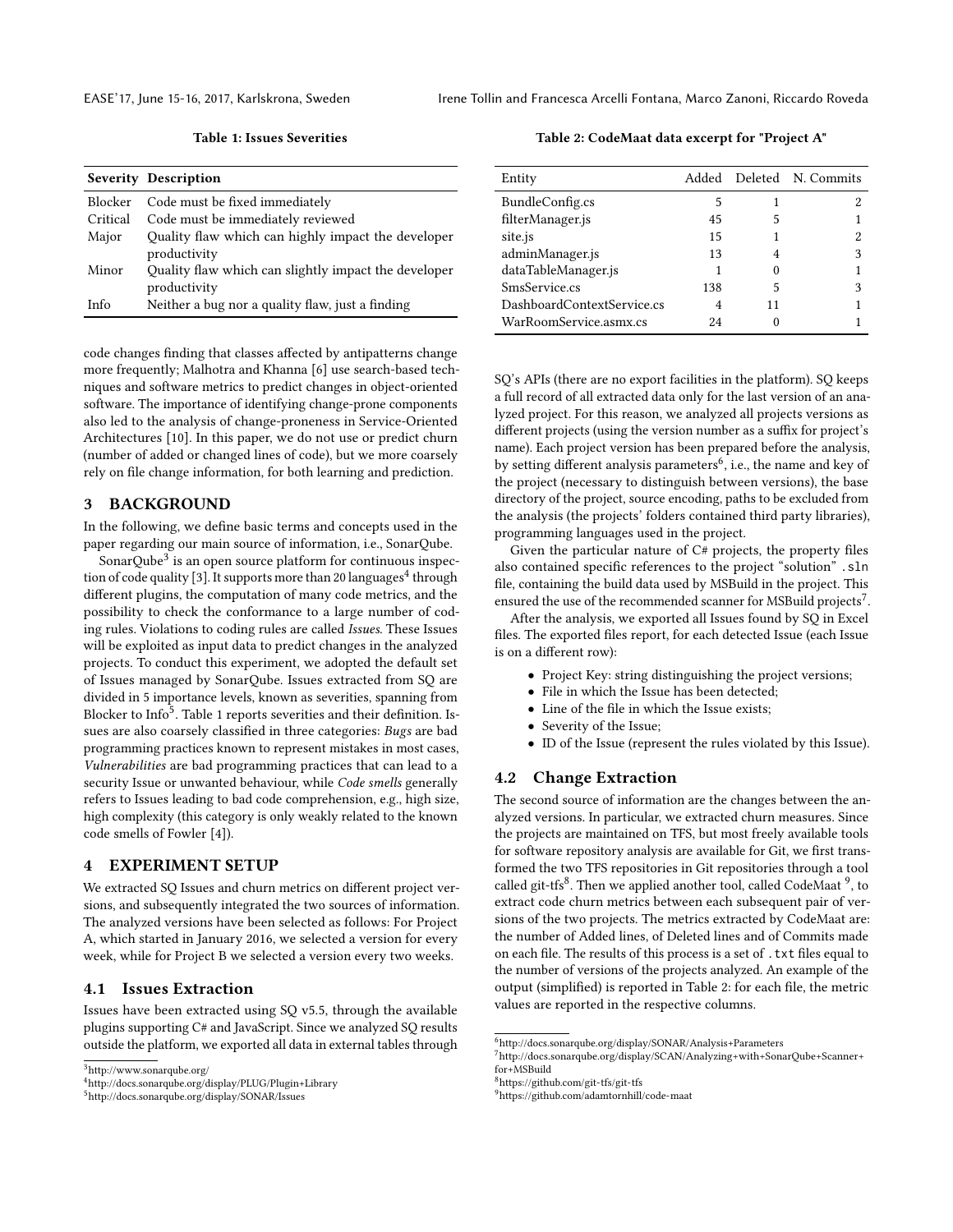Change Prediction through Coding Rules Violations EASE'17, June 15-16, 2017, Karlskrona, Sweden

<span id="page-2-0"></span>Table 3: Issues - Code Churn join from Project A v18

|                                               | Pri File              |  |   |     |  |  |  | Version Add Del NoC Line Issue Severity |
|-----------------------------------------------|-----------------------|--|---|-----|--|--|--|-----------------------------------------|
|                                               | A DataService.cs 18   |  |   | 5 2 |  |  |  | 1 490 S2360 MAJOR                       |
|                                               | A WSmsService.cs 18   |  | 3 | 3   |  |  |  | 1 37 S3457 MINOR                        |
|                                               | A adminManager.js 18  |  |   |     |  |  |  | 2 2 1 135 S1854 MAJOR                   |
|                                               | A Dashboard.aspx.cs18 |  |   |     |  |  |  | 25 5 1 48 S1854 MAJOR                   |
| Add=Added, Del=Deleted, NoC=Number of Commits |                       |  |   |     |  |  |  |                                         |

#### 4.3 Data Preparation

After extracting our data describing Issues and Churn, we needed to integrate them before starting the machine learning experiment. In this phase, we relied on Knime, the Analytics Platform [\[12\]](#page-3-7) which provides a large set of data manipulation and analysis features. For each version of each project, we had a .xls file containing Issue information and a .txt file containing Churn information. We obtained for each project a single dataset listing all Issues in all files of all versions of the projects, and the Churn measures associated to each file at the specific version. During the process, we also cleaned the data coming from CodeMaat, excluding the files that were not subject of analysis in SQ, i.e., external libraries included in the projects. An excerpt of the output dataset is shown in Table [3,](#page-2-0) which refers to the 18th version of Project A.

# 4.4 Experimental method and performance measures

We define our experiment as a supervised classification task. It is the task of learning a target function  $f$  that maps each attribute set  $x$  to one of the predefined class labels  $y$ . Among the techniques used to calculate a classifier's accuracy, we selected 10-fold crossvalidation [\[9\]](#page-3-8). Every cross-validation experiment produces a confusion matrix that is used to describe the performance of a classifier model on a set of (unseen) test data for which the true values are known. In the matrix, the actual values can be either True or False (T/F) and predictions can be Positive or Negative (P/N), generating four possible combinations: TP, TN, FP, FN. We consider the standard performance measures, derived from the confusion matrix: Accuracy, Recall, Precision and F-measure.

We selected different classifiers to be used in our experiment: Decision Trees [\[7\]](#page-3-9), Naive Bayes Networks [\[5\]](#page-3-10) and Random Forests [\[5\]](#page-3-10).

#### 5 CHANGE PREDICTION RESULTS

We performed our learning experiment using two different setups, called timelines in the following, and two different representation for the Issues.

The first timeline uses the information about the presence of Issues in the past 4 versions to predict any change in the next 2 versions (we refer to this as Prediction Model in the following). In the training phase we need to provide to the classifiers both the features (the Issues) and the labels (changes). Therefore, the data points used to train the classifiers contain, for each version of the project, change information about the 2 previous versions and Issue information about the 4 versions preceding the latter. If we number the current version with 0, each data point contains changes for

<span id="page-2-1"></span>

Figure 1: Timeline 1

#### <span id="page-2-2"></span>Table 4: Classification using binary Issue representation

|               | Model    | Prj | TP   | FP       | Recall |       | Prec. F-meas. | Acc.  |
|---------------|----------|-----|------|----------|--------|-------|---------------|-------|
| Timeline      | Decision | A   | 111  | 59       | 0.163  | 0.653 | 0.261         | 0.609 |
|               | Tree     | B   | 1787 | 485      | 1      | 0.787 | 0.881         | 0.787 |
|               | Random   | A   | 374  | 116      | 0.549  | 0.763 | 0.639         | 0.737 |
|               | Forest   | B   | 271  | $\theta$ | 0.559  | 1     | 0.717         | 0.906 |
|               | Naive    | A   | 439  | 271      | 0.645  | 0.618 | 0.631         | 0.681 |
|               | Bayes    | B   | 285  | $\theta$ | 0.588  | 1     | 0.74          | 0.912 |
| 2<br>Timeline | Decision | A   | 80   | 35       | 0.169  | 0.696 | 0.272         | 0.734 |
|               | Tree     | B   | 320  | $\theta$ | 0.66   | 1     | 0.795         | 0.927 |
|               | Random   | A   | 186  | 65       | 0.392  | 0.741 | 0.513         | 0.781 |
|               | Forest   | B   | 364  | $\theta$ | 0.751  | 1     | 0.857         | 0.947 |
|               | Naive    | A   | 280  | 339      | 0.591  | 0.452 | 0.512         | 0.669 |
|               | Bayes    | В   | 376  | $\theta$ | 0.775  | 1     | 0.873         | 0.952 |

versions  $\{-1,0\}$  and Issues for versions  $\{-5, -4, -3, -2\}$  (we refer to this as the Training Model in the following). The training dataset is built by shifting these six-version window over all the available versions of the project.

All features have been modeled as binary features, represented using integer values 0 (false) and 1 (true). On each data point, Issues are represented as different features, each one named using the Issue ID and its relative position in the window, e.g., "Issue01 (-2)". Each feature is true if detected on the file in the respective version, false otherwise. To model changes, instead, we first represent the changes in the two versions as binary features (true if file has changed, false otherwise), and then we compose the two features in a single one through an OR operation. In this way, the Change label is true if the file received at least a change in one of the two versions. The representations of the Prediction Model and the Training Model for the first timeline are outlined in Figure [1.](#page-2-1) The performances obtained by the selected training models by means of cross-validation are reported in Table [4.](#page-2-2)

Classification accuracy is very high on Project B, with maximum precision. This is a good result, since with high precision (while recall is not high) the amount of false positives is low (or zero in this case). This is important, given the tendency of static analysis tools